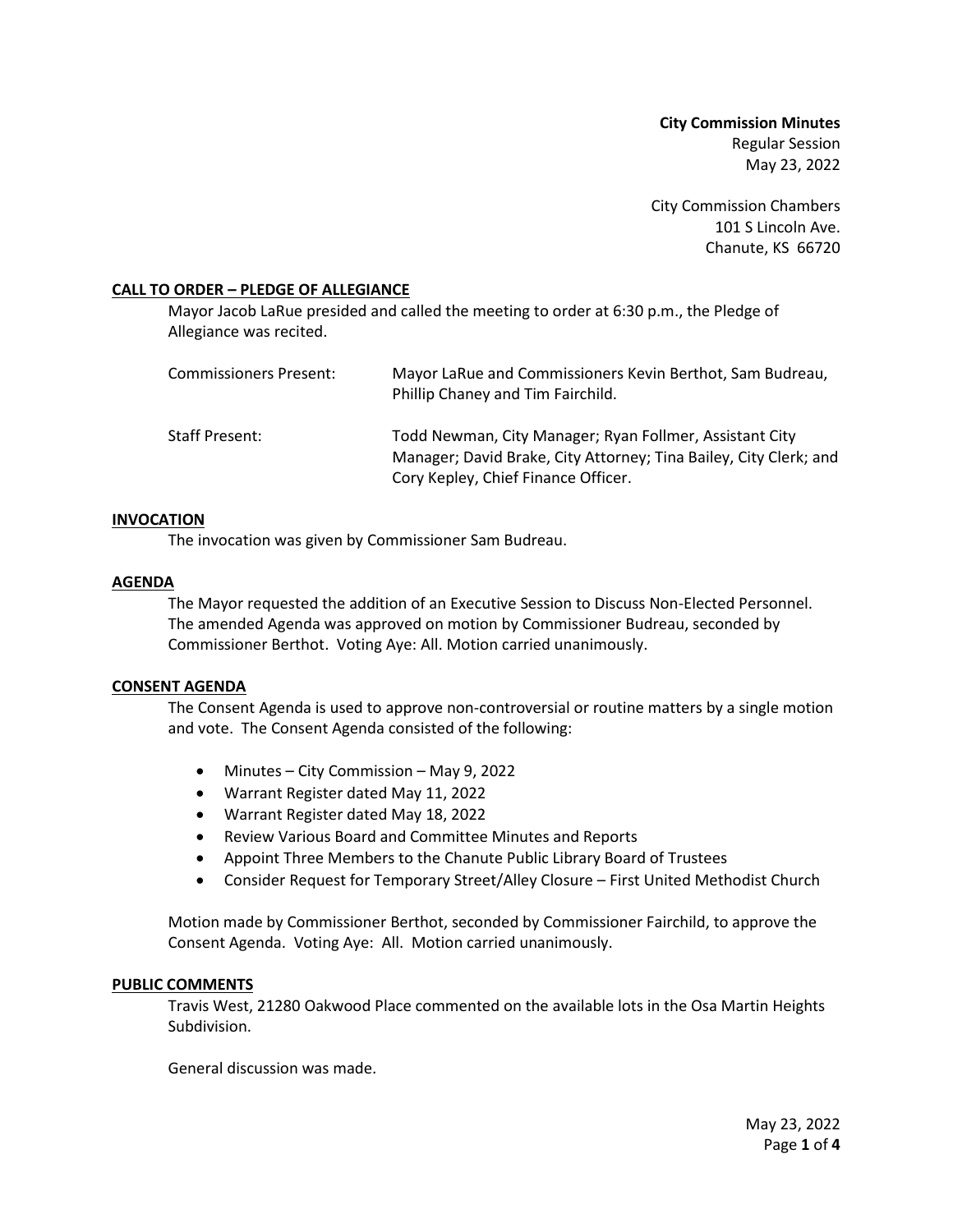Kathy Stanislaus, 310 Hillside Drive commented on the available lots in the Osa Martin Heights Subdivision.

### **CITY MANAGER'S REPORT**

City Manager Todd Newman gave his report on City activities and operations. Items reported on included an update upcoming operating hours for all Public Works and Utility Departments. He provided the Commission with the remaining scheduled Budget Work Session dates.

### **NEW BUSINESS**

# **NEOSHO COUNTY AMATEUR RADIO CLUB REQUEST USE OF SANTA FE PARK TO HOLD ANNUAL FIELD DAY EXERCISE**

Bernie Hamsher, Field Day Chairman, is requesting permission for the Neosho County Amateur Radio Club to use Santa Fe Park from 11:00 a.m., June 25, 2022 thru 12:00 p.m., June 26, 2022.

The NCARC will be holding its annual "Field Day" amateur radio disaster preparedness exercise. The Club encourages the public to attend and meet Radio Club members and learn how the Club would function in the event of a Neosho County disaster.

Mr. Hamsher was present and provided a brief overview of the club and upcoming event. He also provided his contact information for anyone wanting additional information.

General discussion was made.

Motion made by Commissioner Chaney, seconded by Commissioner Fairchild, to approve overnight permission for the NCARC event as presented. Voting Aye: All. Motion carried unanimously.

### **NEIGHBORHOOD REVITALIZATION APPLICATION – THE GREEN LIVING FOUNDATION**

The Green Living Foundation has submitted an application under the Neighborhood Revitalization Program. It has been verified that the property listed under the scope of the application, 1729 13th Street Circle, parcel identification number 067-049-30-0-10-15-001.03-0 is within the scope of the city limits of Chanute. The application has been submitted and reviewed by the Neosho County Appraisers office along with the Neosho County Treasurer's office.

Green Living Foundation Executive Director Anna Methvin provided a brief summary of their request.

Motion made by Commissioner Fairchild, seconded by Commissioner Berthot, to approve the Neighborhood Revitalization Application from The Green Living Foundation for 1729 13th Street Circle. Voting Aye: All. Motion carried unanimously.

## **NEIGHBORHOOD REVITALIZATION APPLICATION – ASH REAL ESTATE**

ASH Real Estate LLC has submitted an application under the Neighborhood Revitalization Program. It has been verified that the property listed under the scope of the application, 1614 W 11th Street, parcel identification number 067-049-30-0-10-10-007.00-0 is within the scope of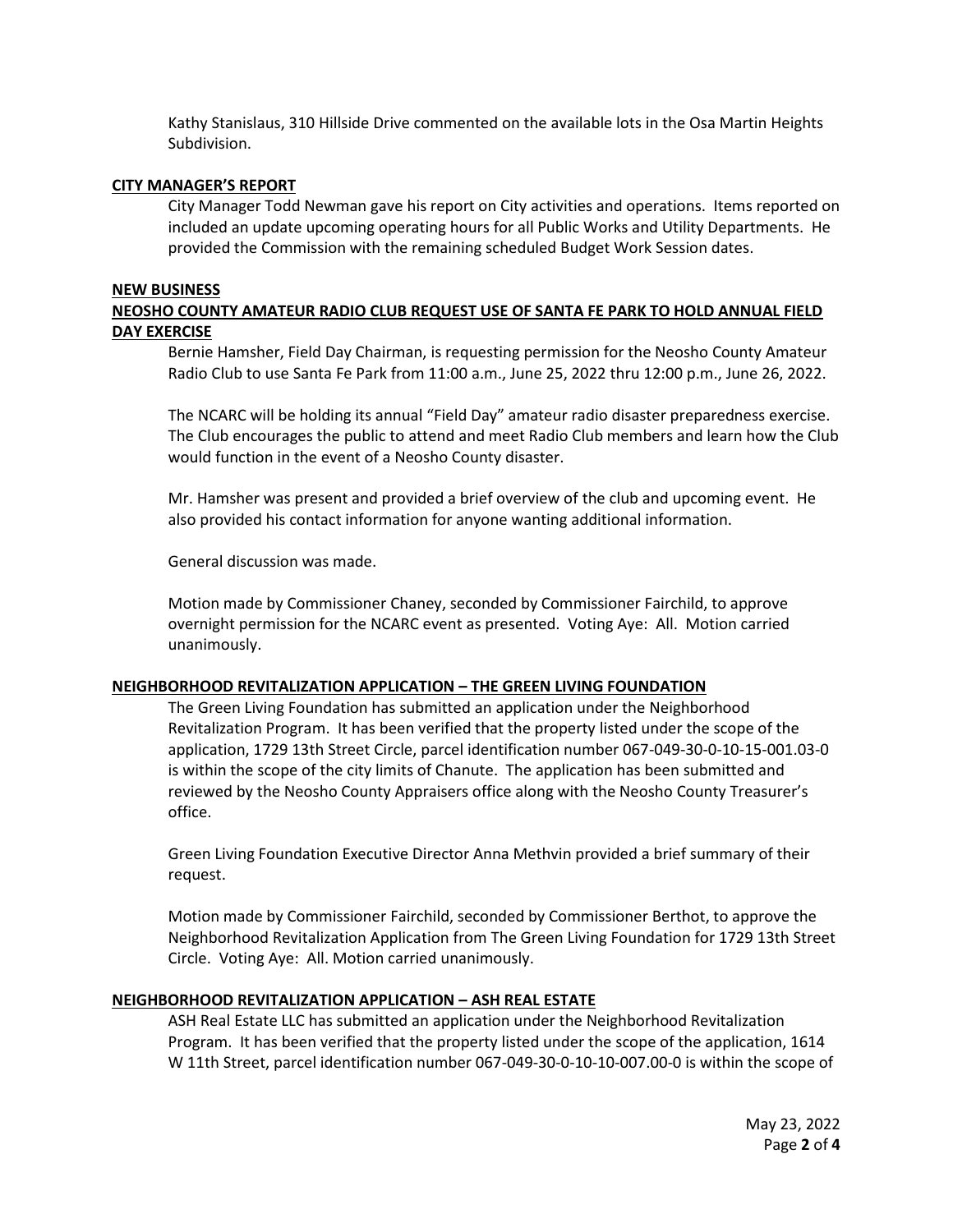the city limits of Chanute. The application has been submitted and reviewed by the Neosho County Appraisers office along with the Neosho County Treasurer's office.

Motion made by Commissioner Chaney, seconded by Commissioner Berthot, to approve the Neighborhood Revitalization Application from ASH Real Estate LLC for 1614 W 11th Street. Voting Aye: All. Motion carried unanimously.

## **CONSIDER REQUEST TO PURCHASE REMAINING OSA MARTIN HEIGHTS SUBDIVISION LOTS – ASH REAL ESTATE**

ASH Real Estate LLC would like to purchase the remaining (13) thirteen lots in Osa Martin Heights Subdivision for a price of \$5,000.00 per lot. ASH's plan is to build these lots out in an (18) eighteen-month time frame with single family homes.

To date ASH Real Estate LLC has constructed 23 homes throughout the Osa Martin Heights Subdivision.

City Manager Todd Newman reported that the City received notification from Orizon Aerostructures today and that they are not willing to release the 9 lots available to them per the Development Agreement between Orizon Areostructures and the City of Chanute. Mr. Newman also reported the City received confirmation from Ms. Kathy Stanislaus that she no longer wishes to purchase Lot 4, Block 1 of the Osa Martin Subdivision that the Commission approved at their April 25, 2022 regular meeting.

ASH Real Estate LLC representative Darin Luebbering provided a brief overview of their request.

General discussion was made. Comments were made by City Manager Todd Newman, City Attorney David Brake, Assistant City Manager Ryan Follmer, Mr. Darin Luebbering, and Mr. Travis West.

Motion made by Commissioner Berthot, seconded by Commissioner Budreau, to table this item and place it on the Agenda at the June 13, 2022 regular meeting for further review and discussion and charging the City Manager with contacting Orizon. Voting Aye: All. Motion carried unanimously.

### **EXECUTIVE SESSION – DISCUSSION OF NON-ELECTED PERSONNEL**

Motion made by Commissioner Chaney, seconded by Commissioner Berthot, that the City Commission recess into executive session to discuss an individual employee's performance pursuant to the non-elected personnel matter exception, K.S.A. 75-4319(b)(1). The open meeting will resume in the City Commission Chambers at 7:50 p.m. Voting Aye: All. Motion carried unanimously.

The City Commission returned to open session at 7:10 p.m.

No action taken.

Motion made by Commissioner Chaney, seconded by Commissioner Berthot, that the City Commission recess into executive session to discuss an individual employee's performance